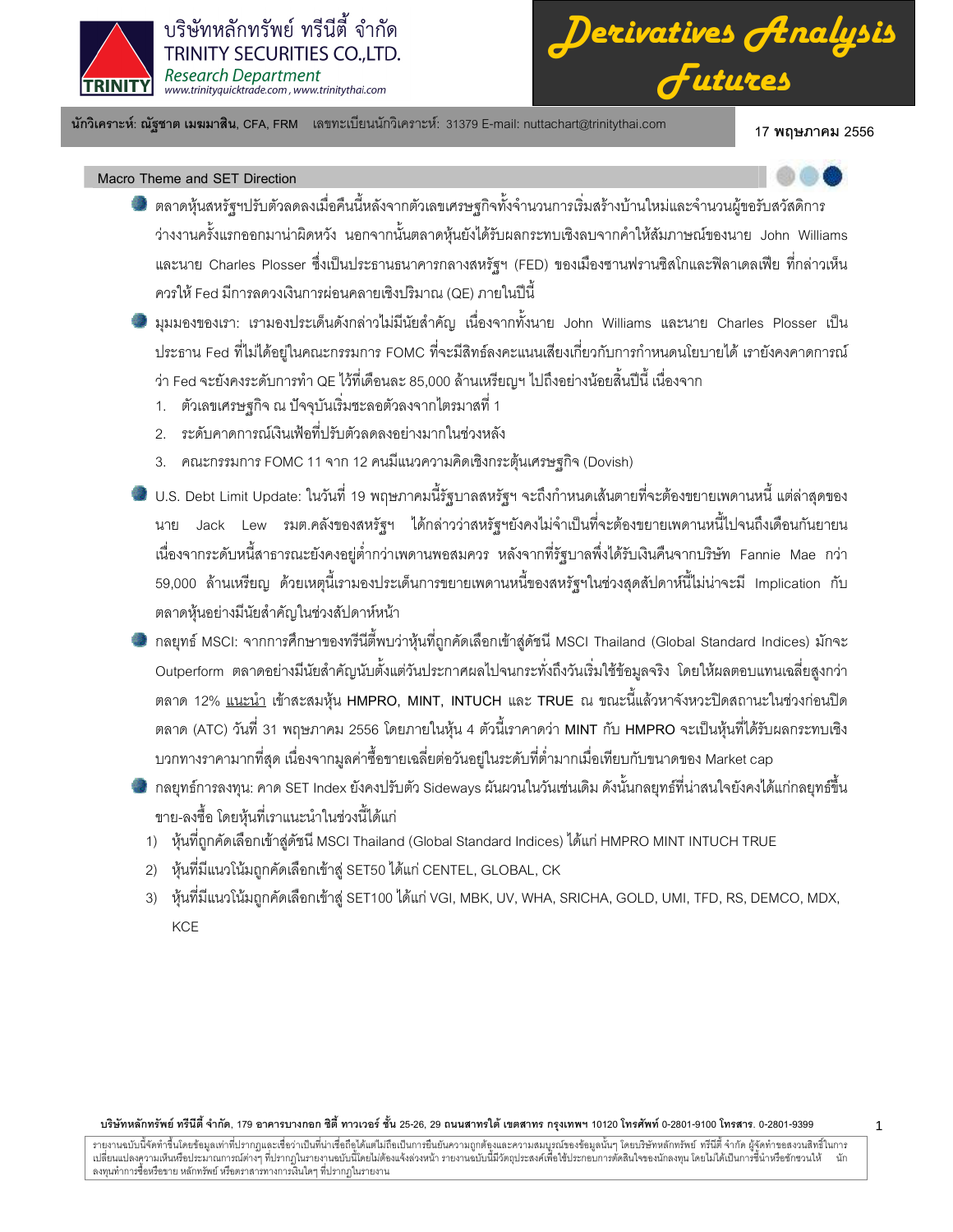



2

หุ้นที่ถูกคัดเลือกเข้าดัชนี MSCI Global Standard Indices มักจะ Outperform ตลาดโดยเฉลี่ย 12% นับตั้งแต่วันประกาศผลไป จนกระทั่งถึงวันเริ่มใช้ข้อมูลจริง



Source: Trinity Research

# **Trading Range in today**

|                            | <b>Support</b> | <b>Resistance</b> | สอบทานโดย                     |
|----------------------------|----------------|-------------------|-------------------------------|
| S50M13                     | 1,070-1,064    | 1,079-1,085       | ชาญชัย กงทองลักษณ์            |
| ทองคำแท่ง                  | 1,375-1,365    | 1,400-1,410       | เลขทะเบียนนักวิเคราะห์: 27648 |
| GFM13                      | 19,500-19,300  | 19,900-20,100     | ึกมลชัย พลอินทวงษ์            |
| SVM <sub>13</sub>          | 675-665        | 695-705           | เลขทะเบียนนักวิเคราะห์: 18239 |
| BRM13                      | 3,090-3,070    | 3,120-3,140       |                               |
| ค่าเงินบาท                 | 29.70-29.65    | 29.80-29.85       |                               |
| ค่าเงินเหรียญสหรัฐฯ (DXYO) | 83.4-83.1      | 83.9-84.2         |                               |
|                            |                |                   |                               |

#### สรุปตลาด SET50 Index Futures

|        |                          | <b>Price</b> |         |              | <b>Settlement Price</b> | <b>Volume</b> | <b>Open</b><br><b>Interest</b> |          |
|--------|--------------------------|--------------|---------|--------------|-------------------------|---------------|--------------------------------|----------|
|        | Open                     | <b>High</b>  | Low     | <b>Prior</b> | Last                    | Change        |                                |          |
| S50K13 | 1.085.0                  | 1.085.0      | 1.069.7 | 1.083.5      | 1.072.0                 | $-11.3$       | 328                            | 226      |
| S50M13 | 1.086.2                  | 1.087.8      | 1.072.7 | 1.086.5      | 1.075.1                 | $-11.4$       | 16.089                         | 36,094   |
| S50N13 | $\overline{\phantom{a}}$ | -            | -       | 1.083.3      | ٠                       | $-11.3$       | 0                              | $\Omega$ |
| S50U13 | 1.084.7                  | 1.085.5      | 1.070.3 | 1.084.2      | 1.073.0                 | $-11.1$       | 843                            | 3,249    |
| S50Z13 | 1.085.9                  | 1.085.9      | 1.071.0 | 1.083.8      | 1.073.0                 | $-10.8$       | 26                             | 393      |
| S50H14 | 1,080.0                  | 1.080.0      | 1.071.0 | 1.084.0      | 1.071.0                 | $-13.0$       | 2                              | 67       |

#### สรุปตลาด Currency Futures

|                    |             | <b>Price</b> |      |              | <b>Settlement Price</b> | <b>Volume</b> | <b>Open</b><br><b>Interest</b> |       |
|--------------------|-------------|--------------|------|--------------|-------------------------|---------------|--------------------------------|-------|
|                    | <b>Open</b> | <b>High</b>  | Low. | <b>Prior</b> | Last                    | <b>Change</b> |                                |       |
| USDK <sub>13</sub> | 29.7        | 29.7         | 29.7 | 29.8         | 29.7                    | $-0.03$       | 349                            | 1.106 |
| USDM13             | 29.8        | 29.8         | 29.8 | 29.8         | 29.8                    | $-0.04$       | 97                             | 9,032 |
| USDN <sub>13</sub> | 29.8        | 29.8         | 29.8 | 29.9         | 29.8                    | $-0.06$       | 30                             | 158   |
| USDU <sub>13</sub> | 29.9        | 29.9         | 29.9 | 29.9         | 29.9                    | 0.01          | 92                             | 3,025 |

บริษัทหลักทรัพย์ ทรีนีตี้ จำกัด, 179 อาคารบางกอก ซิตี้ ทาวเวอร์ ชั้น 25-26, 29 ถนนสาทรได้ เขตสาร กรุงเทพฯ 10120 โทรศัพท์ 0-2801-9399 คำสาร. 0-2801-9399

รายงานฉบับนี้จัดทำขึ้นโดยข้อมูลเท่าที่ปรากฏและเชื่อว่าเป็นที่น่าขึ้นต้อมก็การบันความสูงและความสมบูรณ์ของข้อมูลนั้นๆ โดยบริษัทหลักทรัพย์ ทรีนี้ตี้ จำกัด ผู้จัดทำขอสงวนสิทธิ์ในการ í เปลี่ยนแปลงความเห็นหรือประมาณการณ์ต่างๆ ที่ปรากฏในรายงานฉบันนี้ต้องแจ้งล่วงหน้า รายงานฉบับนี้มีจักตรีในโจรตัดอนได้แปรตั้งในการขึ้นำหรือชักชวนให้ นัก ลงทุนทำการซื้อหรือขาย หลักทรัพย์ หรือตราสารทางการเงินใดๆ ที่ปรากฏในรายงาน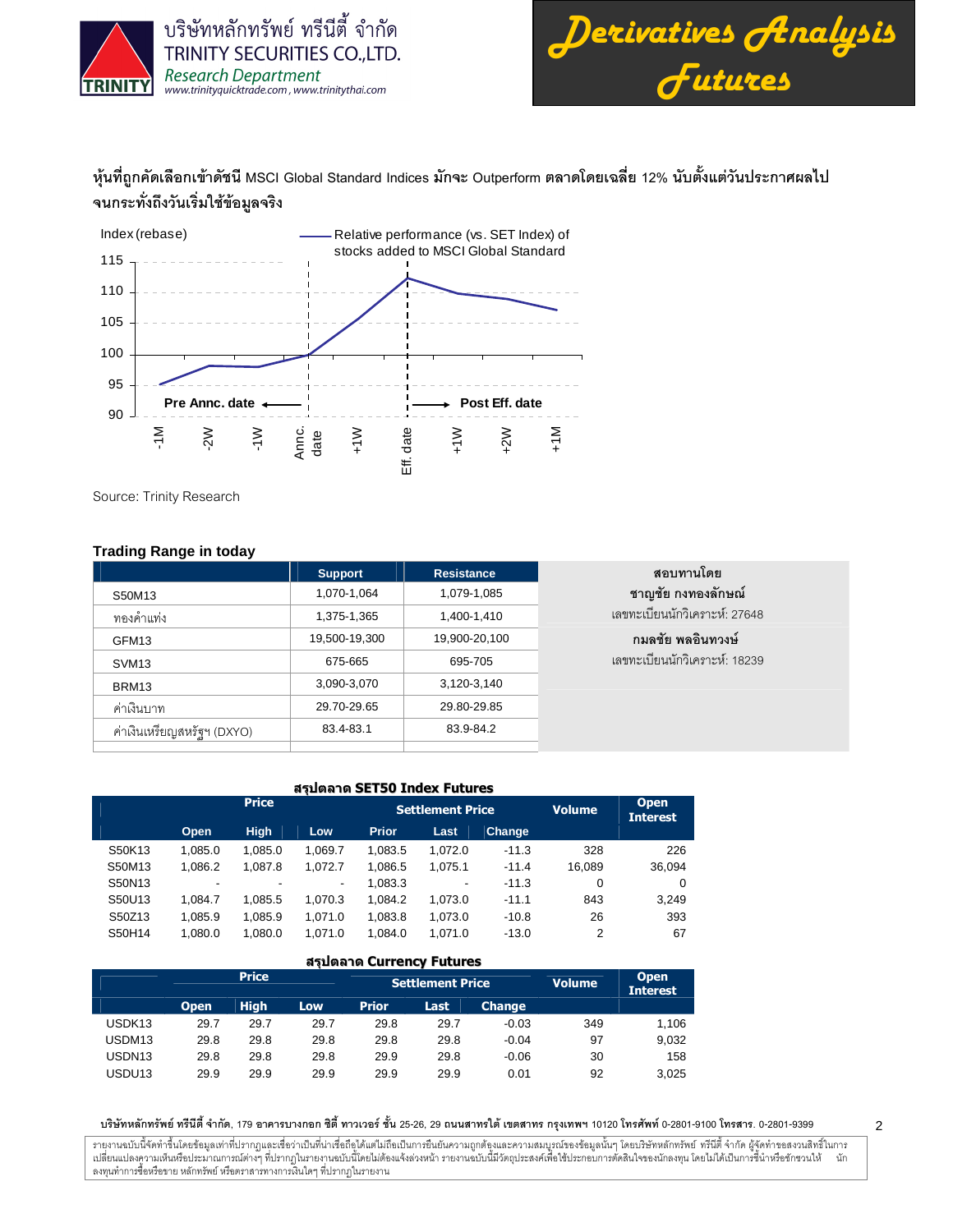

**Gold**

**Silver**

บริษัทหลักทรัพย์ ทรีนีตี้ จำกัด TRINITY SECURITIES CO., LTD. **Research Department** www.trinityquicktrade.com, www.trinitythai.com



#### สรุปยอดขี้อขายสุทธิ Futures ตามประเภทนักลงทุน (สัญญา)

|                             |       | <b>Foreign</b> |            |       | <b>Institution</b> |          | <b>Local</b> |              |            |  |
|-----------------------------|-------|----------------|------------|-------|--------------------|----------|--------------|--------------|------------|--|
|                             | Long  | <b>Short</b>   | <b>Net</b> | Lona  | <b>Short</b>       | Net      | Long         | <b>Short</b> | <b>Net</b> |  |
| <b>SET50 Index Futures</b>  | 1,706 | 2.366          | $-660$     | 5.977 | 5.529              | 448      | 9.605        | 9.393        | 212        |  |
| <b>Energy Futures</b>       | 89    | 34             | 55         | 0     | 0                  |          | 116          | 171          | $-55$      |  |
| <b>Metal Futures</b>        | 2,726 | 1.620          | 1.106      | 7.708 | 8,367              | $-659$   | 6.274        | 6.721        | $-447$     |  |
| <b>Single Stock Futures</b> | 396   | 416            | $-20$      | 6.122 | 9.545              | $-3.423$ | 22.573       | 19.130       | 3,443      |  |
| <b>Currency Futures</b>     |       | 0              | $\Omega$   | 0     | 141                | $-141$   | 568          | 427          | 141        |  |

#### สรุปตลาด Futures Gold & Silver & Oil Futures

|                                |             | <b>Price</b> |              |              | <b>Settlement Price</b> | <b>Volume</b> | <b>Open</b><br><b>Interest</b> |
|--------------------------------|-------------|--------------|--------------|--------------|-------------------------|---------------|--------------------------------|
|                                | <b>High</b> | Low          | <b>Close</b> | <b>Prior</b> | Change                  |               |                                |
| <b>Future Bt50</b>             |             |              |              |              |                         |               |                                |
| GFM13                          | 20,070      | 19,390       | 19,460       | 20,010       | $-550$                  | 3,566         | 3,200                          |
| GFQ13                          | 20,150      | 19,470       | 19,520       | 20,080       | $-560$                  | 871           | 2,188                          |
| GFV <sub>13</sub>              | 20,220      | 19,550       | 19,610       | 20,160       | $-550$                  | 374           | 393                            |
| <b>Future Bt10</b>             |             |              |              |              |                         |               |                                |
| GF10M13                        | 20.070      | 19,390       | 19,470       | 20,010       | $-550$                  | 9,040         | 5,810                          |
| GF10Q13                        | 20,150      | 19,460       | 19,520       | 20,080       | $-560$                  | 1,959         | 3,447                          |
| GF10V13                        | 20,220      | 19,550       | 19,610       | 20,150       | $-540$                  | 894           | 875                            |
| SVM <sub>13</sub>              | 678         | 677          | 677          | 701          | $-24$                   | 3             | 21                             |
| SVQ <sub>13</sub>              | 680         | 680          | 680          | 709          | $-24$                   | 1             | 5                              |
| SVV <sub>13</sub>              |             |              | ٠            | 735          | $-24$                   | 0             | 0                              |
| <b>Brent Crude Oil Futures</b> |             |              |              |              |                         |               |                                |
| BRK <sub>13</sub>              | 3,087       | 3,011        | 3,065        | 3,040        | 25                      | 50            | 214                            |
| BRM13                          | 3.072       | 3.020        | 3,070        | 3,051        | 19                      | 147           | 204                            |
| BRN <sub>13</sub>              | 3,079       | 3,016        | 3,067        | 3,052        | 15                      | 8             | 46                             |
|                                |             |              |              |              |                         |               |                                |

| SET50  |                           |                     |       |                                                |         |        |                |                                                                 |           |                                                                 |
|--------|---------------------------|---------------------|-------|------------------------------------------------|---------|--------|----------------|-----------------------------------------------------------------|-----------|-----------------------------------------------------------------|
|        | <b>Expiration</b><br>date | Days to<br>maturity | Rf.   | FV of periodic Current Fair future<br>dividend | spot    | price  | <b>Current</b> | <b>Premium / Discount</b><br>future price from fair price (pts) | premium / | <b>Premium / Discount</b><br>discount (%) from spot price (pts) |
|        |                           |                     |       |                                                |         |        |                |                                                                 |           |                                                                 |
| S50J13 | 29-Apr-13                 | $-18$               | 2.71% | 2.2                                            | 1072.89 | 1069.3 | 1045.92        | $-23.4$                                                         | $-2.2$    | -27.0                                                           |
| S50K13 | 30-May-13                 | 13                  | 2.71% | 6.7                                            | 1072.89 | 1067.2 | 1072.2         | 5.0                                                             | 0.5       | $-0.7$                                                          |
| S50M13 | 27-Jun-13                 | 41                  | 2.71% | 15.0                                           | 1072.89 | 1061.1 | 1075.1         | 14.0                                                            | 1.3       | 2.2                                                             |
| S50U13 | 27-Sep-13                 | 133                 | 2.71% | 17.0                                           | 1072.89 | 1066.6 | 1073.1         | 6.5                                                             | 0.6       | 0.2                                                             |

| $\overline{\phantom{a}}$ |                           |         |                                       |       |        |                                     |                                |                                                   |                           |
|--------------------------|---------------------------|---------|---------------------------------------|-------|--------|-------------------------------------|--------------------------------|---------------------------------------------------|---------------------------|
|                          | <b>Expiration</b><br>date | Days to | <b>Current</b><br>maturity spot (USD) | Rf    | FX     | <b>Current</b> Fair future<br>price | <b>Current</b><br>future price | <b>Premium / Discount</b><br>from fair price (Bt) | premium /<br>discount (%) |
| GFM13                    | 27-Jun-13                 | 41      | 1.387.0                               | 2.74% | 29.759 | 19.680                              | 19.610                         | -70                                               | $-0.4%$                   |
| GFQ13                    | 29-Aug-13                 | 104     | 1.387.0                               | 2.76% | 29.759 | 19.774                              | 19.740                         | $-34$                                             | $-0.2%$                   |
| GFV <sub>13</sub>        | 29-Oct-13                 | 165     | 1.387.0                               | 2.77% | 29.759 | 19.867                              | 19.960                         | 93                                                | 0.5%                      |

|                   | <b>Expiration</b><br>date | Days to | Current<br>maturity spot (USD) | <b>Rf</b> | <b>FX</b> | <b>Current Fair future</b><br>price <sup>®</sup> | <b>Current</b><br>future price | Premium / Discount<br>from fair price (Bt) | premium /<br>discount (%) |
|-------------------|---------------------------|---------|--------------------------------|-----------|-----------|--------------------------------------------------|--------------------------------|--------------------------------------------|---------------------------|
| SVM <sub>13</sub> | 27-Jun-13                 | 41      | 26.1                           | 2.74%     | 29.759    | 779                                              | 650                            | $-129$                                     | $-16.6%$                  |
| SVQ <sub>13</sub> | 29-Aug-13                 | 104     | 26.1                           | 2.76%     | 29.759    | 783                                              | 730                            | $-53$                                      | $-6.8%$                   |
| SVV <sub>13</sub> | 29-Oct-13                 | 165     | 26.1                           | 2.77%     | 29.759    | 786                                              | 740                            | -46                                        | $-5.9%$                   |

| <u>Brent</u>      |                   |         |                     |       |           |                            |                |                           |              |
|-------------------|-------------------|---------|---------------------|-------|-----------|----------------------------|----------------|---------------------------|--------------|
|                   | <b>Expiration</b> | Days to | Current             | Rf    |           | <b>Current</b> Fair future | <b>Current</b> | <b>Premium / Discount</b> | premium /    |
|                   | date              |         | maturity spot (USD) |       | <b>FX</b> | price                      | future price   | from fair price (Bt)      | discount (%) |
| BRK <sub>13</sub> | 15-May-13         | -2      | 103.79              | 2.74% | 29.759    | 3.088                      | 3.090          |                           | 0.1%         |
| BRM13             | $14$ -Jun-13      | 28      | 103.79              | 2.74% | 29.759    | 3.095                      | 3.109          | 14                        | 0.4%         |
| BRN <sub>13</sub> | 15-Jul-13         | 59      | 103.79              | 2.76% | 29.759    | 3.102                      | 3.097          | -5                        | $-0.2%$      |

| <u>USD</u>         |                   |                  |            |       |              |                    |                |                           |              |
|--------------------|-------------------|------------------|------------|-------|--------------|--------------------|----------------|---------------------------|--------------|
|                    | <b>Expiration</b> | Days to          | Current FX | TH1YY | <b>US1YY</b> | <b>Fair future</b> | <b>Current</b> | <b>Premium / Discount</b> | premium /    |
|                    | date              | <b>Imaturity</b> |            |       |              | price              | future price   | from fair price (Bt)      | discount (%) |
| USDJ13             | 29-Apr-13         | -18              | 29.759     | 2.74% | 0.04%        | 29.72              | 29.24          | $-0.48$                   | $-1.6\%$     |
| USDK <sub>13</sub> | 30-May-13         | 13               | 29.759     | 2.74% | 0.04%        | 29.79              | 29.72          | $-0.07$                   | $-0.2%$      |
| USDM <sub>13</sub> | 30-Jun-13         | 44               | 29.759     | 2.76% | 0.07%        | 29.86              | 29.77          | $-0.09$                   | $-0.3%$      |

บริษัทหลักทรัพย์ ทรีนีตี้ จำกัด, 179 อาคารบางกอก ซิตี้ ทาวเวอร์ ชั้น 25-26, 29 ถนนสาทรได้ เขตสาร กรุงเทพฯ 10120 โทรศัพท์ 0-2801-9399 คำสาร. 0-2801-9399

รายงานฉบับนี้จัดทำขึ้นโดยข้อมูลเท่าที่ปรากฏและเชื่อว่าเป็นที่น่าขึ้นต้อมก็การบันความสูงและความสมบูรณ์ของข้อมูลนั้นๆ โดยบริษัทหลักทรัพย์ ทรีนี้ตี้ จำกัด ผู้จัดทำขอสงวนสิทธิ์ในการ í เปลี่ยนแปลงความเห็นหรือประมาณการณ์ต่างๆ ที่ปรากฏในรายงานฉบันนี้ต้องแจ้งล่วงหน้า รายงานฉบับนี้มีจักตรีในโจรตัดอนได้แปรตั้งในการขึ้นำหรือชักชวนให้ นัก ลงทุนทำการซื้อหรือขาย หลักทรัพย์ หรือตราสารทางการเงินใดๆ ที่ปรากฏในรายงาน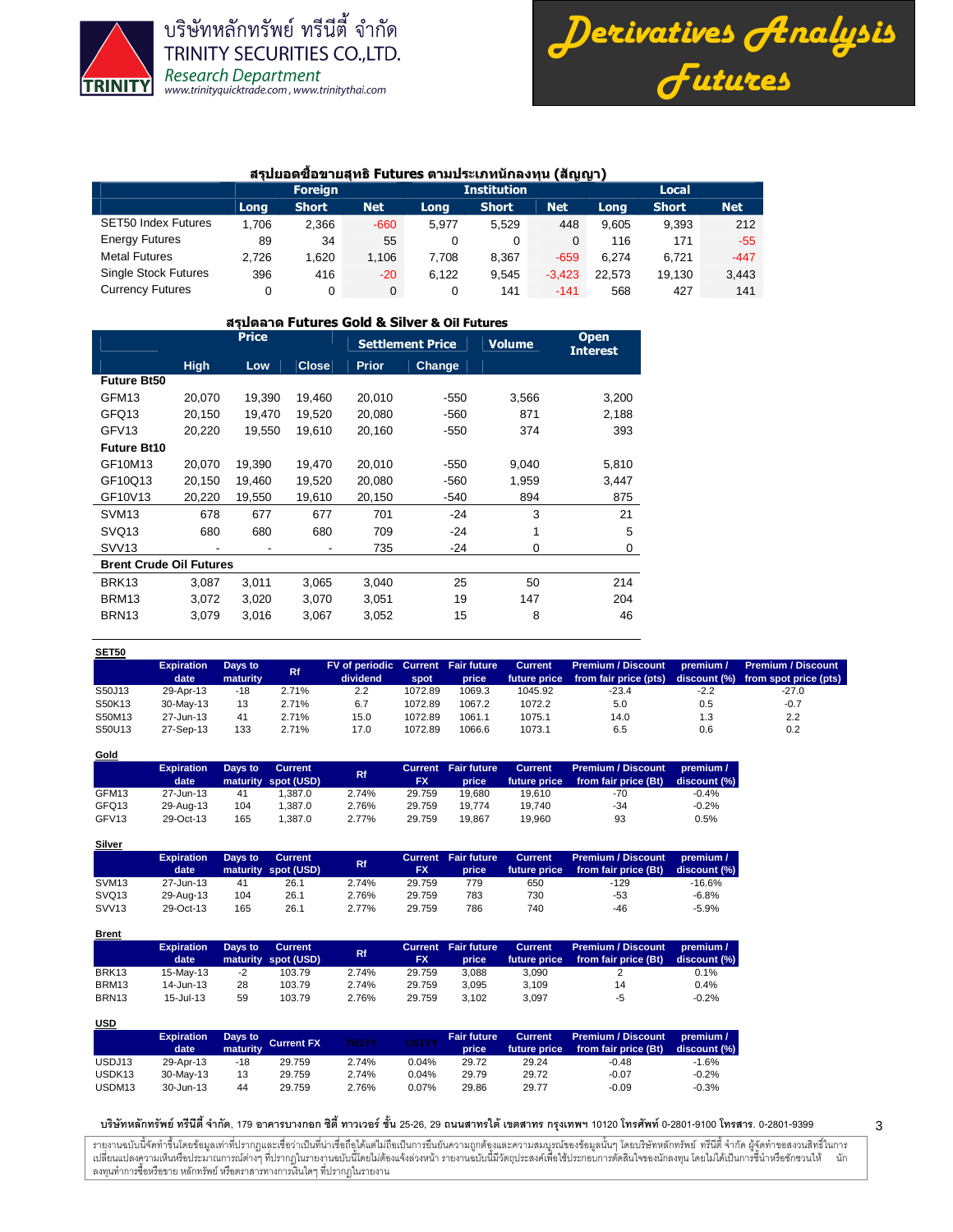

บริษัทหลักทรัพย์ ทรีนีตี้ จำกัด **TRINITY SECURITIES CO., LTD.** Research Department<br>www.trinityquicktrade.com, www.trinitythai.com



#### **Fair gold spot price**

|                |              | Gold spot (USD/oz) |        |        |        |        |        |        |        |        |        |        |  |  |
|----------------|--------------|--------------------|--------|--------|--------|--------|--------|--------|--------|--------|--------|--------|--|--|
|                |              | 1,337              | 1,347  | 1,357  | 1,367  | 1,377  | 1,387  | 1,397  | 1,407  | 1,417  | 1,427  | 1,437  |  |  |
|                | 29.51        | 18,752             | 18.191 | 17.770 | 17.490 | 17,349 | 17.349 | 17.490 | 17.770 | 18.191 | 18.752 | 19,453 |  |  |
|                | 29.56        | 18,625             | 18,068 | 17,650 | 17,371 | 17,232 | 17.232 | 17,371 | 17,650 | 18,068 | 18,625 | 19,321 |  |  |
|                | 29.61        | 18,530             | 17,975 | 17,559 | 17,282 | 17,144 | 17.144 | 17,282 | 17,559 | 17,975 | 18,530 | 19,223 |  |  |
|                | 29.66        | 18.466             | 17,914 | 17.499 | 17,223 | 17,085 | 17.085 | 17.223 | 17,499 | 17,914 | 18,466 | 19,157 |  |  |
|                | 29.71        | 18,434             | 17,883 | 17,469 | 17,193 | 17,055 | 17,055 | 17.193 | 17,469 | 17,883 | 18,434 | 19,124 |  |  |
| <b>THB/USD</b> | <b>29.76</b> | 18.434             | 17.883 | 17,469 | 17,193 | 17,055 | 17,055 | 17.193 | 17,469 | 17,883 | 18,434 | 19,124 |  |  |
|                | 29.81        | 18,466             | 17.914 | 17,499 | 17,223 | 17,085 | 17,085 | 17,223 | 17,499 | 17,914 | 18,466 | 19,157 |  |  |
|                | 29.86        | 18,530             | 17.975 | 17,559 | 17.282 | 17,144 | 17.144 | 17.282 | 17,559 | 17.975 | 18,530 | 19,223 |  |  |
|                | 29.91        | 18,625             | 18.068 | 17.650 | 17.371 | 17,232 | 17.232 | 17.371 | 17,650 | 18.068 | 18.625 | 19,321 |  |  |
|                | 29.96        | 18,752             | 18.191 | 17.770 | 17.490 | 17,349 | 17.349 | 17.490 | 17,770 | 18,191 | 18,752 | 19,453 |  |  |
|                | 30.01        | 18.911             | 18.345 | 17,921 | 17,638 | 17,496 | 17,496 | 17,638 | 17,921 | 18,345 | 18,911 | 19,618 |  |  |
|                |              |                    |        |        |        |        |        |        |        |        |        |        |  |  |

# **Fair silver spot price**

|              | 23.6 | 24.1 | 24.6 | 25.1 | 25.6 | 26.1 | 26.6 | 27.1                 | 27.6 | 28.1 | 28.6 |  |  |
|--------------|------|------|------|------|------|------|------|----------------------|------|------|------|--|--|
| 29.51        | 696  | 637  | 593  | 564  | 549  | 549  | 564  | 593                  | 637  | 696  | 770  |  |  |
| 29.56        | 698  | 638  | 594  | 565  | 550  | 550  | 565  | 594                  | 638  | 698  | 771  |  |  |
| 29.61        | 699  | 640  | 595  | 566  | 551  | 551  | 566  | 595                  | 640  | 699  | 773  |  |  |
| 29.66        | 700  | 641  | 596  | 566  | 552  | 552  | 566  | 596                  | 641  | 700  | 774  |  |  |
| 29.71        | 701  | 642  | 597  | 567  | 553  | 553  | 567  | 597                  | 642  | 701  | 775  |  |  |
| <b>29.76</b> | 702  | 643  | 598  | 568  | 554  | 554  | 568  | 598                  | 643  | 702  | 777  |  |  |
| 29.81        | 703  | 644  | 599  | 569  | 554  | 554  | 569  | 599                  | 644  | 703  | 778  |  |  |
| 29.86        | 705  | 645  | 600  | 570  | 555  | 555  | 570  | 600                  | 645  | 705  | 779  |  |  |
| 29.91        | 706  | 646  | 601  | 571  | 556  | 556  | 571  | 601                  | 646  | 706  | 781  |  |  |
| 29.96        | 707  | 647  | 602  | 572  | 557  | 557  | 572  | 602                  | 647  | 707  | 782  |  |  |
| 30.01        | 708  | 648  | 603  | 573  | 558  | 558  | 573  | 603                  | 648  | 708  | 783  |  |  |
|              |      |      |      |      |      |      |      | Silver spot (USD/oz) |      |      |      |  |  |

### **Fair Brent spot price**

|                |       | <b>Brent spot (USD/bbl)</b> |       |       |       |       |       |       |       |       |       |       |
|----------------|-------|-----------------------------|-------|-------|-------|-------|-------|-------|-------|-------|-------|-------|
|                |       | 94                          | 96    | 98    | 100   | 102   | 104   | 106   | 108   | 110   | 112   | 114   |
|                | 29.51 | 2,768                       | 2,532 | 2,355 | 2,236 | 2,177 | 2,177 | 2,236 | 2,355 | 2,532 | 2,768 | 3,063 |
|                | 29.56 | 2,772                       | 2,536 | 2,359 | 2,240 | 2,181 | 2,181 | 2,240 | 2,359 | 2,536 | 2,772 | 3,068 |
|                | 29.61 | 2.777                       | 2,540 | 2,363 | 2,244 | 2,185 | 2,185 | 2.244 | 2,363 | 2,540 | 2,777 | 3,073 |
|                | 29.66 | 2,782                       | 2,544 | 2,366 | 2,248 | 2,189 | 2,189 | 2.248 | 2,366 | 2,544 | 2,782 | 3,078 |
|                | 29.71 | 2.786                       | 2,549 | 2,370 | 2,252 | 2,192 | 2,192 | 2,252 | 2,370 | 2,549 | 2,786 | 3,083 |
| <b>THB/USD</b> | 29.76 | 2.791                       | 2.553 | 2,374 | 2,255 | 2.196 | 2.196 | 2.255 | 2.374 | 2,553 | 2.791 | 3,089 |
|                | 29.81 | 2,796                       | 2,557 | 2,378 | 2,259 | 2,200 | 2,200 | 2,259 | 2,378 | 2,557 | 2,796 | 3,094 |
|                | 29.86 | 2,800                       | 2,562 | 2,382 | 2,263 | 2,203 | 2.203 | 2,263 | 2,382 | 2,562 | 2,800 | 3,099 |
|                | 29.91 | 2,805                       | 2,566 | 2,386 | 2,267 | 2,207 | 2.207 | 2,267 | 2,386 | 2,566 | 2,805 | 3,104 |
|                | 29.96 | 2.810                       | 2,570 | 2,390 | 2,271 | 2,211 | 2.211 | 2,271 | 2,390 | 2,570 | 2,810 | 3,109 |
|                | 30.01 | 2,815                       | 2,574 | 2,394 | 2.274 | 2,214 | 2.214 | 2,274 | 2,394 | 2,574 | 2,815 | 3,115 |

#### บริษัทหลักทรัพย์ ทรีนีตี้ จำกัด, 179 อาคารบางกอก ซิตี้ ทาวเวอร์ ชั้น 25-26, 29 ถนนสาทรได้ เขตสาร กรุงเทพฯ 10120 โทรศัพท์ 0-2801-9399 คำสาร. 0-2801-9399

รายงานฉบับนี้จัดทำขึ้นโดยข้อมูลเท่าที่ปรากฏและเชื่อว่าเป็นที่น่าขึ้นต้อมก็การบันความสูงและความสมบูรณ์ของข้อมูลนั้นๆ โดยบริษัทหลักทรัพย์ ทรีนี้ตี้ จำกัด ผู้จัดทำขอสงวนสิทธิ์ในการ í เปลี่ยนแปลงความเห็นหรือประมาณการณ์ต่างๆ ที่ปรากฏในรายงานฉบันนี้ต้องแจ้งล่วงหน้า รายงานฉบับนี้มีจักตรีในโจรตัดอนได้แปรตั้งในการขึ้นำหรือชักชวนให้ นัก ลงทุนทำการซื้อหรือขาย หลักทรัพย์ หรือตราสารทางการเงินใดๆ ที่ปรากฏในรายงาน